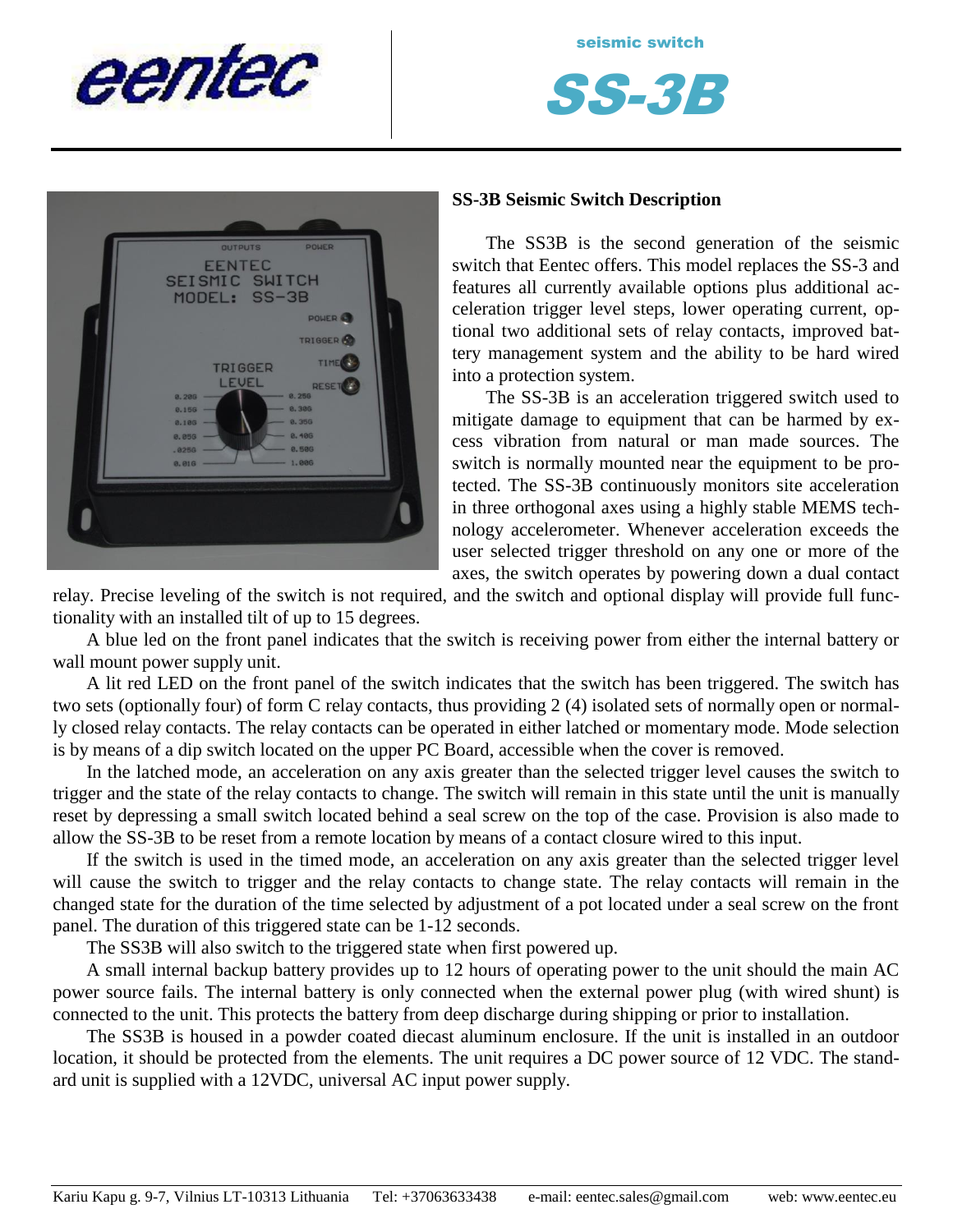### **Seismic Trigger Specifications**

Ac power supply: 100-240 VAC 50/60 Hz (with A/C universal external power supply) 20W Max Operating Voltage: 9-14 VDC DC Operating Current: 200 mA max.(Charging), 50mA (Triggered (1 relay)), 20 mA quiescent Outputs: 2 form C (DPDT) contacts rated 120VAC 2A max Acceleration Trigger levels: 0.01, 0.025, 0.05, 0.1, 0.15, 0.2, 0.25, 0.3, 0.35, 0.4, 0.5 and 1.0 G Accuracy: 5% Output duration: latched, momentary 1-12 Seconds Actuating Acceleration Bandwidth: 0.5 to 15 Hz Indicators: Power, Trigger Power Connector: 6 Pos Military style Screw Lock MS3106A-14S-6P Output Connector(s): 6 Pos Military style Screw Lock MS3106A-14S-6S Internal Standard battery: 500mAHr lead acid (12 hours typical)24 Hours Max. Case Size: 5" x 5" x 2.5" Case type: Powder Coated, Diecast Aluminum

# **Power Connector**

The power connector requires a MS3106A-14S-6P mating connector. The connector is prewired for the universal power supply and battery connecting shunt, and is supplied with the SS3B. The pin out of the connector is as follows. A jumper is installed between pins C and D in the mating connector to connect the internal battery. Whenever the unit is to be shipped or stored for more than a few hours, the power connector should be removed to prevent discharging the internal battery. Failure to remove the power connector during storage could damage the internal battery. The internal battery is protected by a low voltage disconnect that removes power to the switch when the battery is 90-95% discharged.

Pin Function

- A Power  $(+)$  9 to 15 VDC
- B Power common
- C Battery operation jumper (connected to pin D in connector)
- D Battery operation jumper (connected to pin C in connector)
- E Remote reset  $(+)$
- F Remote reset (-)

# **Relay Outputs**

The output connector requires a MS3106A-14S-6S mating connector(s) supplied with the SS3B. The pin out of this connector is as follows. There are two (four) isolated form C contacts. The NO contact will close, and the NC contact will open whenever the preset acceleration is exceeded. Operating mode of the relay contacts is controlled by a DIP switch

- A Common contact relay 1
- F Normally open contact relay 1
- B Normally closed contact relay 1
- D Common contact relay 2
- C Normally closed contact relay 2
- E Normally open contact relay 2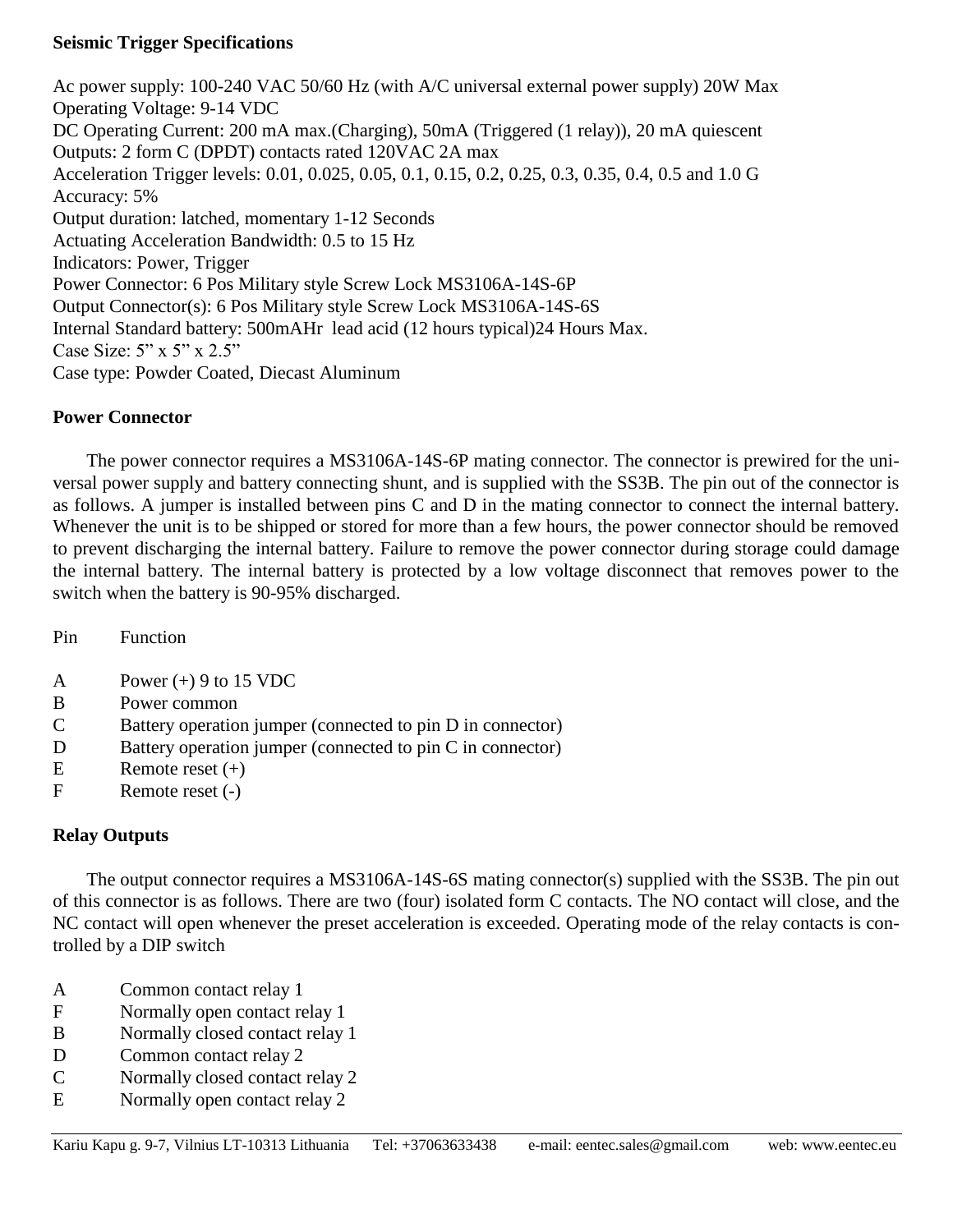### **SS-3 Switch mounting**

The SS-3 switch is normally mounted base down to a horizontal or vertical surface near the equipment to be protected. It is important that the switch not rattle on the mounting surface or false triggering may occur. The switch should be mounted securely to the surface by means of commercially available anchors. Alternately a double sticky foam mounting tape may be used between the switch and the surface if a non-marring mounting is required. Use sufficient tape so that the switch is securely mounted to the surface.

If the SS-3 switch is mounted to a vertical surface it will retain full triggering functionality.

#### **Operating Power**

The unit will operate and the internal battery will be float charged by the supplied DC wall mount power supply. The unit will also operate satisfactorily from any DC source of 9 to 14 VDC. Maximum operating current is approximately 200mA ( battery under full charge). Normal operating current with output relay powered is 50mA and 20mA with the relay unpowered (untriggered).

The SS-3 is protected from overload or reverse polarity connection by a resettable fuse. If the unit has been subjected to these conditions, wait approximately 5 minutes, correct the problem and reconnect power.

#### **Manual Reset Switch**

The manual reset switch is a miniature push button switch located behind a sealing screw on the top of the SS-3B adjacent to the sensitivity switch. Remove the sealing screw and use a paper clip or pencil point to depress the switch to reset the SS-3.

#### **Remote Reset**

The SS-3 may be remotely reset by closing a N.O. contact closure between pins E and F of the power connector. Alternately an NPN solid state open collector switch may be used for this function, in which case Pin E is (+) and connected to the collector and pin F is (-) and connected to ground. The remote reset is optically coupled to the SS-3 circuitry to prevent damage from transients

### **Circuit operation**

External DC power is used to float charge an internal battery and provide normal operating power for the switch. This power is then regulated and applied to a multi stage regulator to provide operating power for all of the electronics of the switch. The signal processing circuits operate in single ended fashion with 2.5V being circuit common.

Each accelerometer output channel is provided with a null adjustment to remove offsets from the accelerometer. Each accelerometer channel is also provided with a variable gain adjustment to precisely scale the accelerometer output to the desired levels required by the triggering circuits.

The outputs of the accelerometers are low pass filtered by a third order Bessel filter at 15 Hz in order to prevent false triggering by high frequency noise sources outside of the damaging frequencies produced by most earthquakes. A high pass filter at 0.5Hz eliminates drifts due to temperature component aging and tilt. The filtered accelerometer outputs are applied to bipolar comparators whose thresholds are set by the trigger sensitivity switch. In this manner, positive and negative accelerations are treated equally in the triggering process. Any acceleration generating a voltage greater than the threshold voltage will generate a trigger signal and change the states of the output relay.